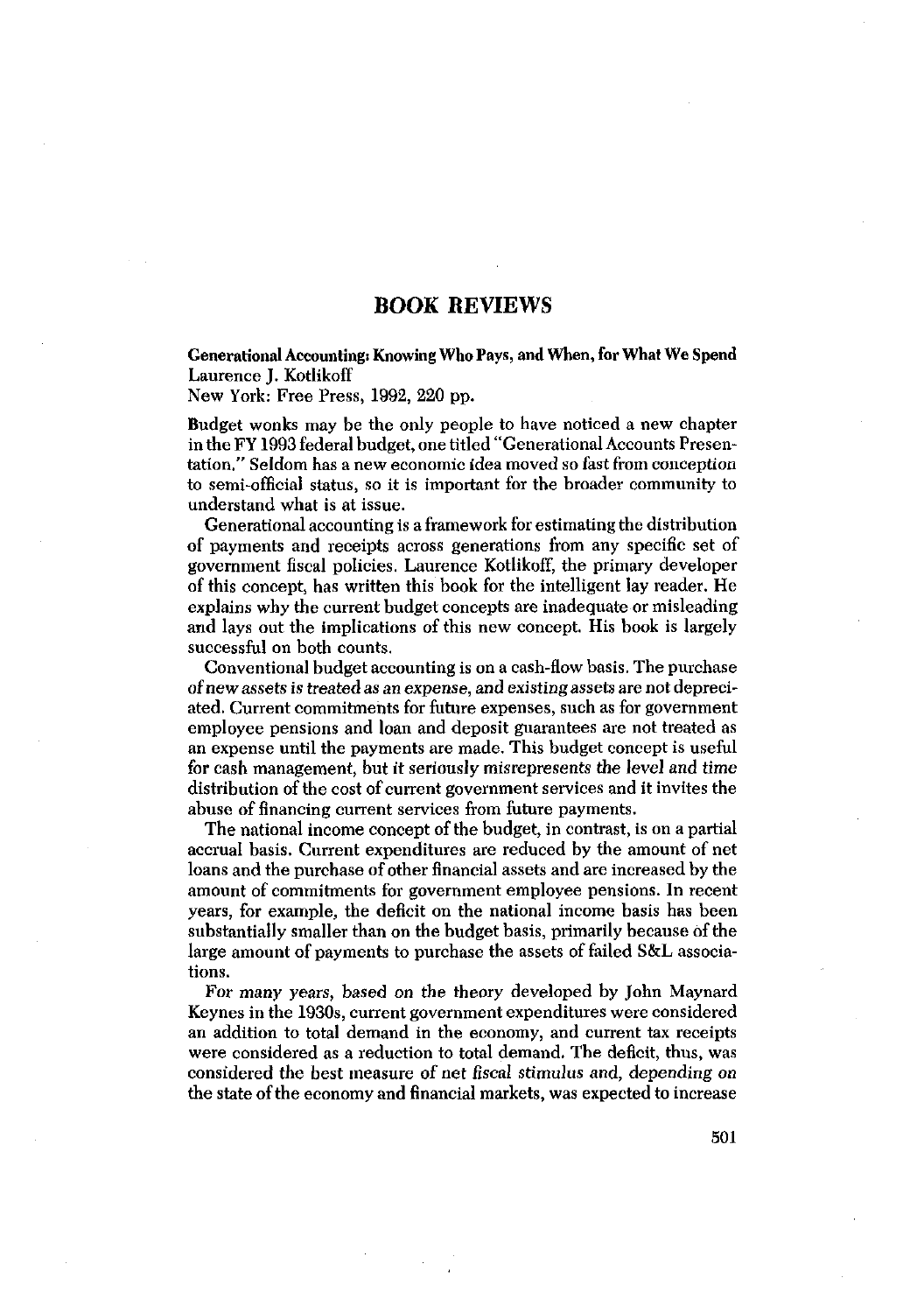## CATO JOURNAL

some combination of output, employment, the general price level, and interest rates.

Given this perspective, which of the two budget concepts above is the best measure of the economic impact of the government budget? The answer, maybe surprisingly, is neither! When I first made such comments at a public meeting in 1981, it provoked a storm of protest similar to that provoked by the boy who observed that the emperor has no clothes, and I was nearly fired from my position as a White House economic adviser. Since that time, there has been a large empirical literature to test the economic effects of fiscal policy and the development of a new budget concept by Robert Eisner in an attempt to rescue Keynesian macroeconomics.

Kotlikoffs response to this debate has been to start all over, to develop a framework for evaluating the economic effects of fiscal policy on a microeconomic foundation. He pulls no punches; the first sentence of this book asserts that "the government's budget deficit . . . is a number devoid of economic content and that its use has repeatedly led us astray," He is indifferent to the measured deficit but not to current fiscal policy, because he demonstrates that future generations will have to payat least 21 percent more of their lifetime incomes than today's young workers in order to maintain current policies. Moreover, he demonstrates that most of this burden on future generations is a consequence of policies approved between 1950 and 1979, a period in which the ratio of the public debt to current output declined almost continuously.

The first part of this book is a devastating critique of Keynesian macroeconomics and of the leading apocalyptics among contemporary economists that will either delight or offend the reader. Kotlikoff then argues that each of the several definitions of the deficit is arbitrary, and he summarizes a large body of empirical tests of the Keynesian conjectures. My sense is that he has overstated his case on these issues. The several definitions of the deficit are arbitrary for some purposes but not for others. Kotlikoff summarizes the growing body of studies that are inconsistent with the Keynesian conjectures but does not mention or evaluate any of the confirming evidence, Some simple studies of my own, for example, find a significant positive effect of (the national income measure of) the deficit on the real corporate bond rate and on the U.S. net foreign balance. A broader survey of the empirical studies provides only mixed evidence for Kotlikoffs unqualified conclusions; there is still a basis for a legitimate dispute among economists on these issues.

Whatever one's views about the economic effects of the measured deficit, Kotlikoff makes an effective case that his framework of generational accounting provides better estimates of the intergenerational effects of the full range of fiscal policies. He is also careful to caution readers about drawing normative conclusions from his results, He first captures the reader's attention by summarizing the generational accounts for the policies in effect in 1989, results that should shock anyone under